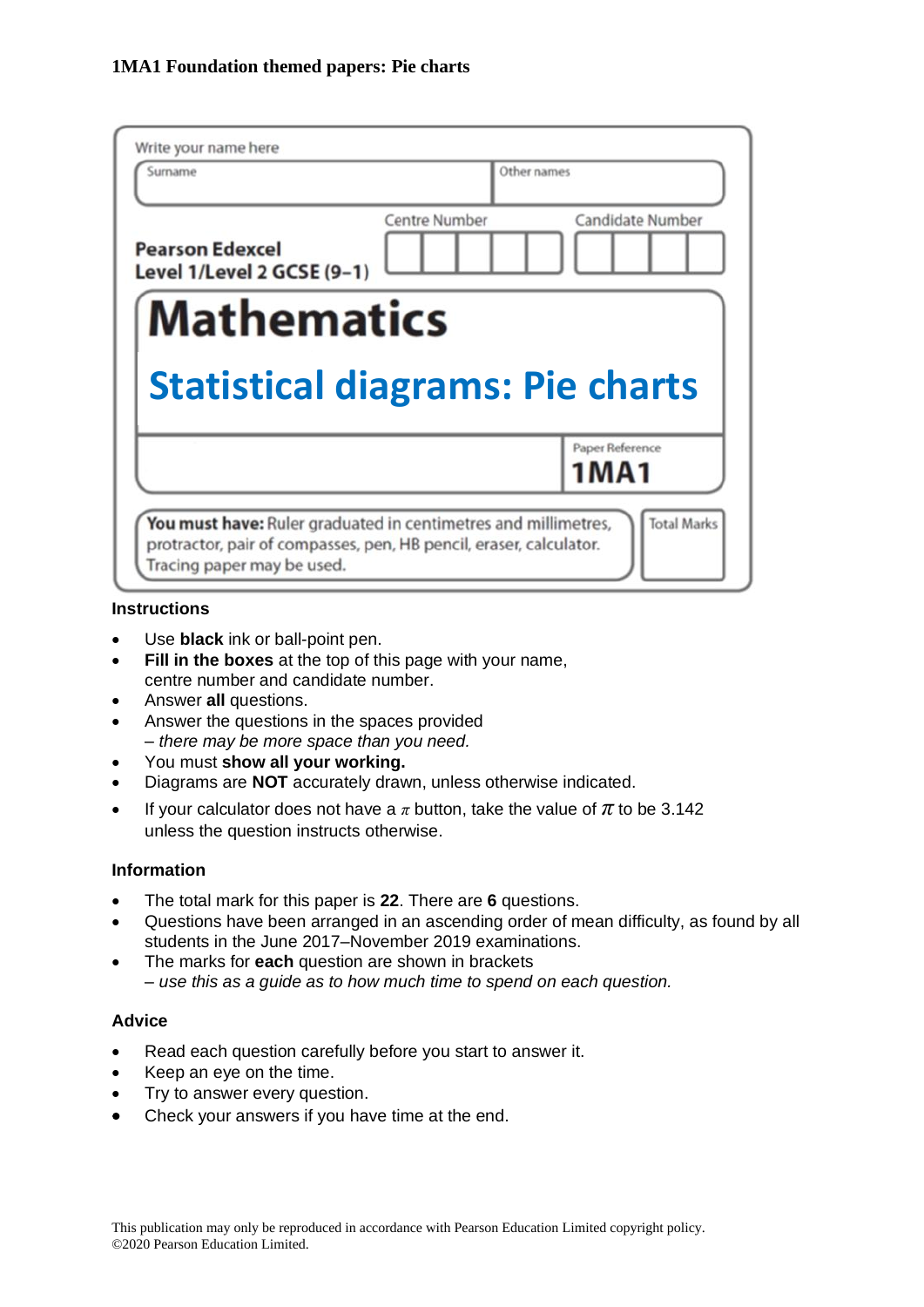**1** 60 students were asked how they get to school. The table shows the results.

|                           | <b>Bus</b> | Walk | Car | <b>Bicycle</b> |
|---------------------------|------------|------|-----|----------------|
| <b>Number of students</b> |            | ∸    |     |                |

(*a*) What fraction of the 60 students did **not** walk to school? (a) What fraction of the 60 students did **not** walk to school?

...................................................... ...................................................... **(2) (2)**

(*b*) Complete the pie chart for the information in the table. (b) Complete the pie chart for the information in the table.

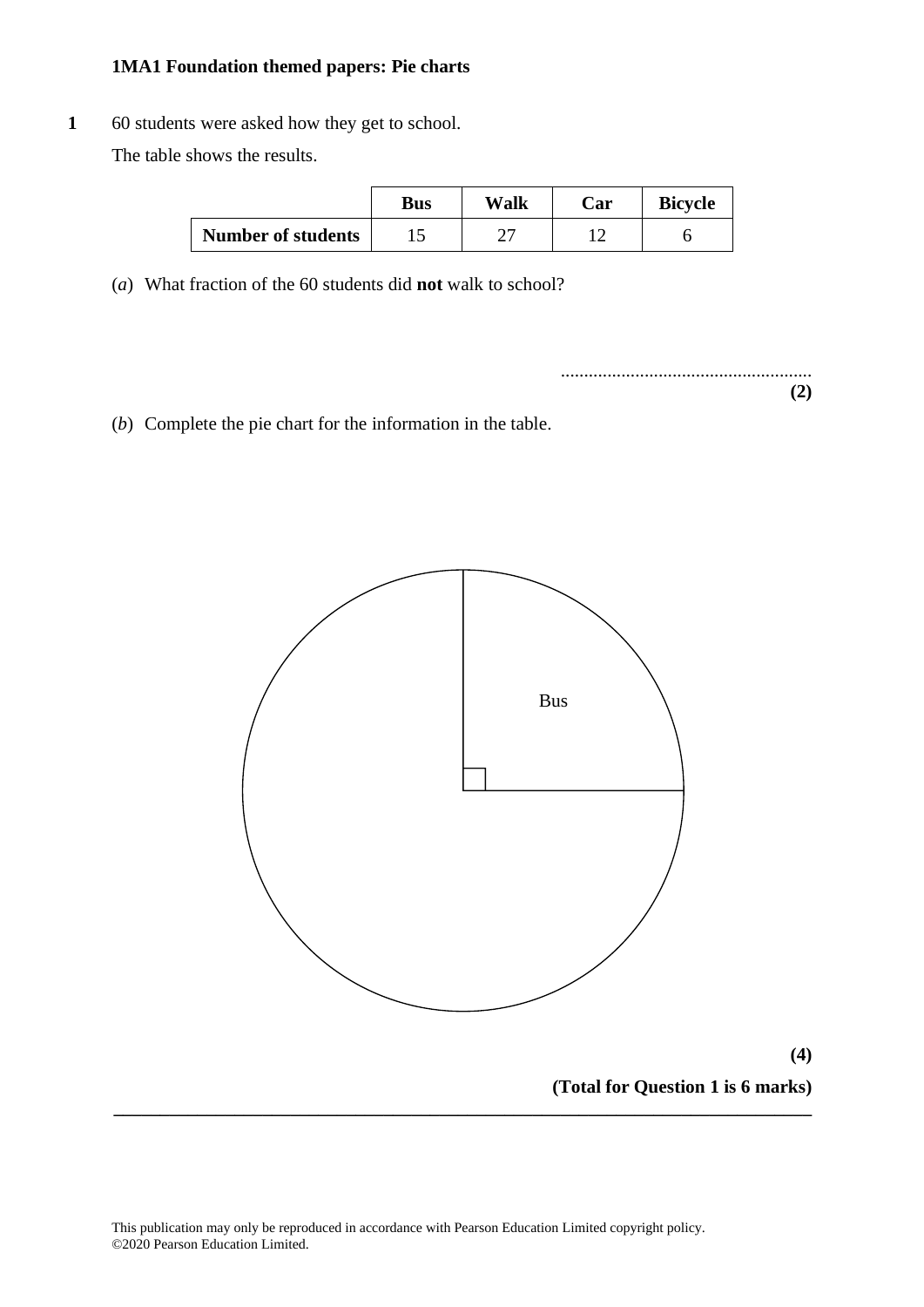**2** A group of football fans were asked what their half time snack was. The table below gives information about their answers. The table below gives in the table below the table the state and the state of the state of the state and the state of the state of the state of the state of the state of the state of the state of the state of the state of

| <b>Snack</b> | <b>Number of fans</b> |
|--------------|-----------------------|
| burger       | 11                    |
| pie          | 17                    |
| hot dog      | x                     |

Draw an accurate pie chart for this information. Draw an accurate pie chart for this information.



(**Total for Question 2 is 3 marks**)

**\_\_\_\_\_\_\_\_\_\_\_\_\_\_\_\_\_\_\_\_\_\_\_\_\_\_\_\_\_\_\_\_\_\_\_\_\_\_\_\_\_\_\_\_\_\_\_\_\_\_\_\_\_\_\_\_\_\_\_\_\_\_\_\_\_\_\_\_\_\_\_\_\_\_\_**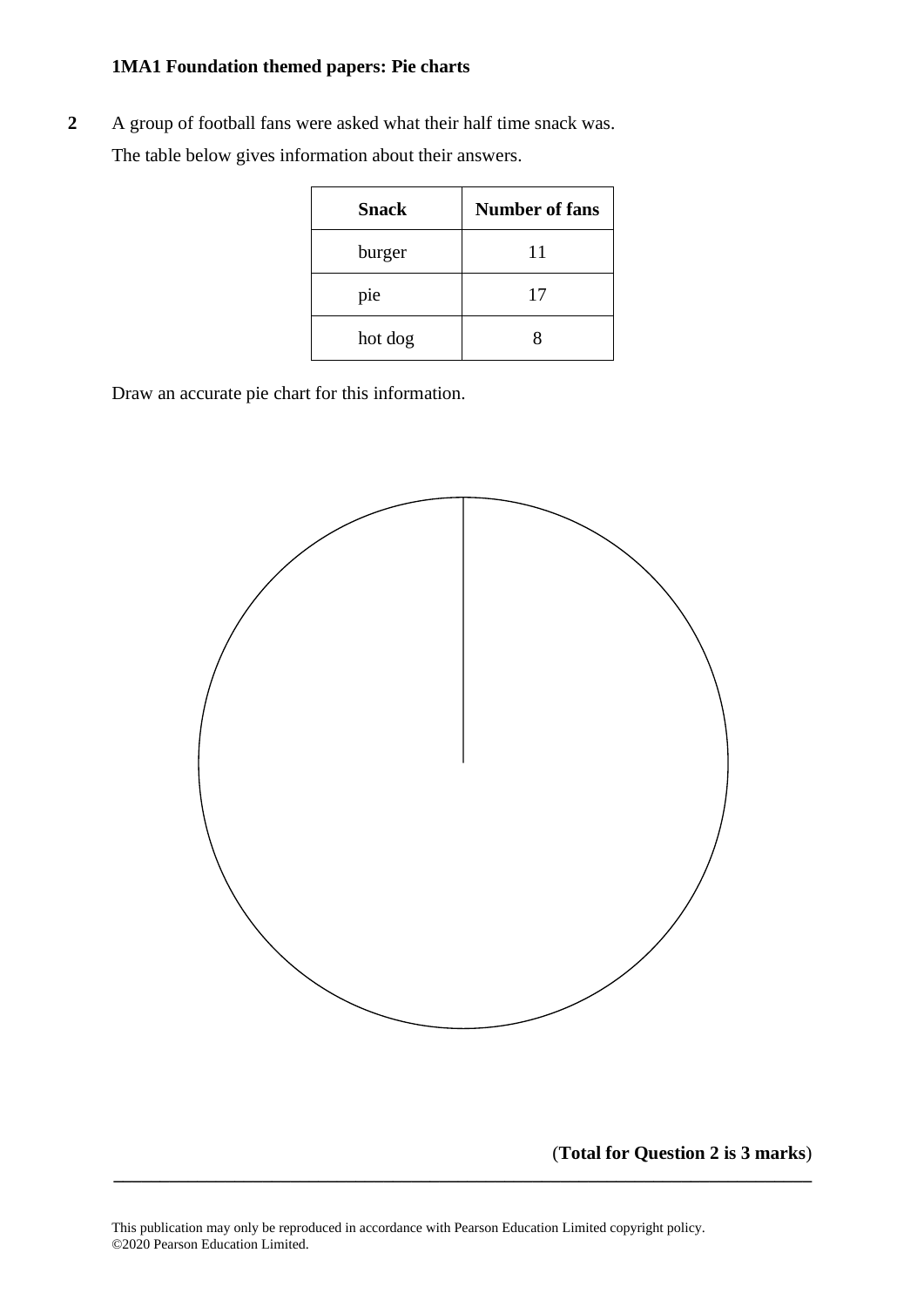

**3** Year 9 students from Halle School were asked to choose one language to study. The table shows information about their choices.

| Language | <b>Number of students</b> |  |
|----------|---------------------------|--|
| French   | 56                        |  |
| Spanish  | 40                        |  |
| German   | 24                        |  |

(*a*) Draw an accurate pie chart to show this information. (a) Draw an accurate pie chart to show this information.



**(3) (3)**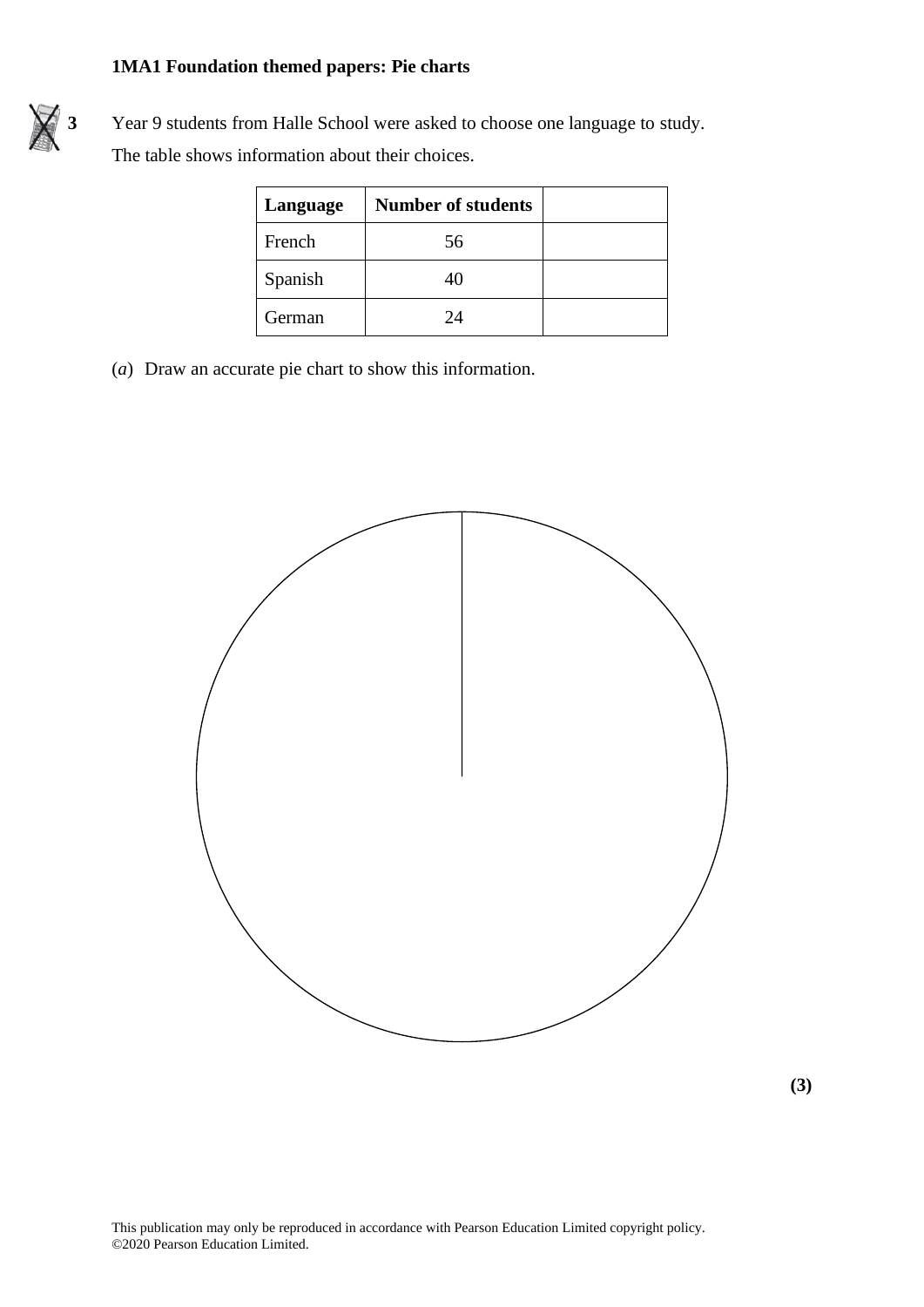Year 9 students from Lowry School were also asked to choose one language to study. Year 9 students from Lowry School were also asked to choose one language to study. This accurate pie chart shows information about their choices. This accurate pie chart shows information about their choices.

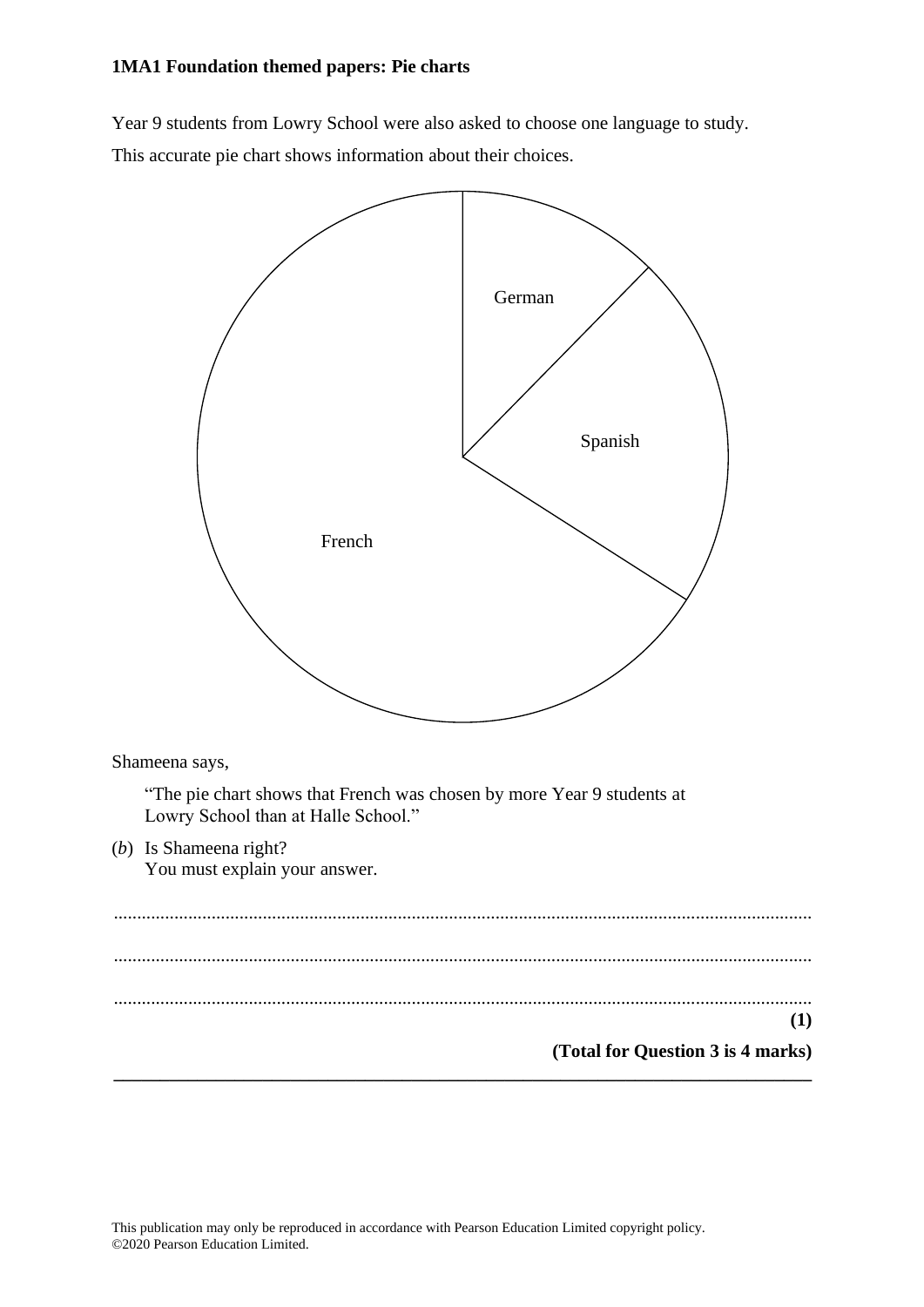

**4** The pie charts show information about the favourite animal of each student at school **A** and of each student at school **B**.



Henry says,

"The same number of students at each school have tigers as their favourite animal."

Is Henry correct?

You must show how you get your answer.

**(Total for Question 4 is 4 marks)**

**\_\_\_\_\_\_\_\_\_\_\_\_\_\_\_\_\_\_\_\_\_\_\_\_\_\_\_\_\_\_\_\_\_\_\_\_\_\_\_\_\_\_\_\_\_\_\_\_\_\_\_\_\_\_\_\_\_\_\_\_\_\_\_\_\_\_\_\_\_\_\_\_\_\_\_**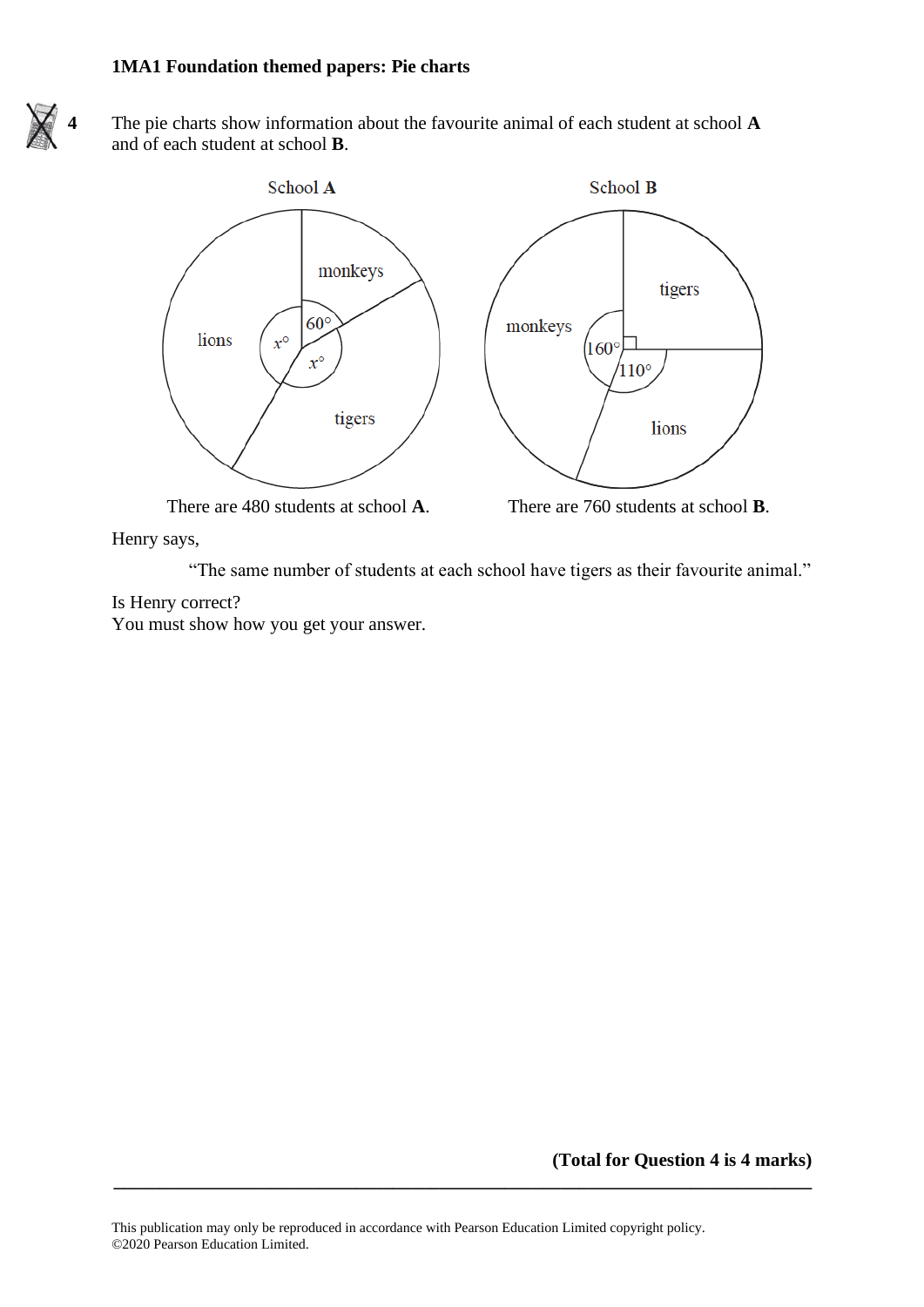**5** There are 240 students in Year 7 at a school.

The pie chart shows the proportion of boys and the proportion of girls in Year 7.



There are 8 more girls in Year 8 than in Year 7. There are 32 fewer boys in Year 8 than in Year 7.

Andy draws a pie chart to show the proportion of boys and the proportion of girls in Year 8

Work out the angle of the sector in Andy's pie chart that represents girls.

.......................................................°

**(Total for Question 5 is 4 marks)**

**\_\_\_\_\_\_\_\_\_\_\_\_\_\_\_\_\_\_\_\_\_\_\_\_\_\_\_\_\_\_\_\_\_\_\_\_\_\_\_\_\_\_\_\_\_\_\_\_\_\_\_\_\_\_\_\_\_\_\_\_\_\_\_\_\_\_\_\_\_\_\_\_\_\_\_**